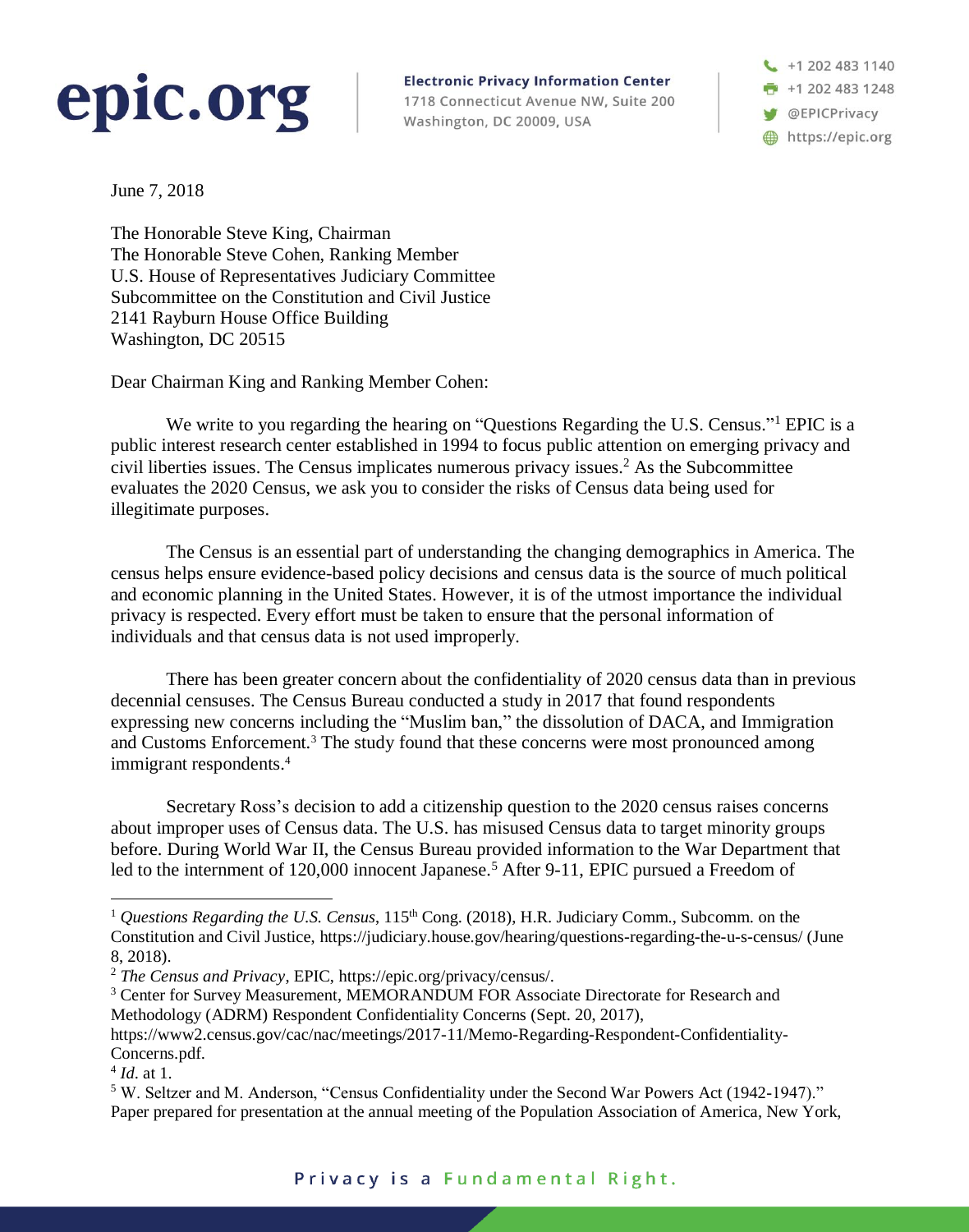Information Act request about the potential misuse of census data. Documents from the 2000 Census obtained by EPIC revealed that the Census Bureau had provided the Department of Homeland Security with data on individuals of Arab ancestry.<sup>6</sup> As we explained in 2004:

EPIC obtained documents through the Freedom of Information Act last week revealing that the Census Bureau gave the Department of Homeland Security statistical information on people who identified themselves on the 2000 census as being of Arab ancestry. The special tabulations were prepared specifically for the law enforcement agency, and do not indicate that similar information about any other ethnic groups was requested. The tabulations apparently include information about United States citizens, as well as individuals of Arab descent whose families have lived in the United States for generations.

One tabulation shows cities with populations of 10,000 or more and with 1,000 or more people who indicated they are of Arab ancestry. For each city, the tabulation provides total population, population of Arab ancestry, and percent of the total population which is of Arab ancestry.

A second tabulation, more than a thousand pages in length, shows the number of census responses indicating Arab ancestry in zip codes throughout the country. The responses indicating Arab ancestry are subdivided into Egyptian, Iraqi, Jordanian, Lebanese, Moroccan, Palestinian, Syrian, Arab/Arabic, and Other Arab.

The heavily redacted documents show that in April 2004, a Census Bureau analyst emailed a Department of Homeland Security official and said, "You got a file of Arab ancestry information by ZIP Code Tabulation Area from me last December (2003). My superiors are now asking questions about the usage of that data, given the sensitivity of different data requests we have received about the Arab population.<sup>7</sup>

EPIC's FOIA efforts led the Census Bureau to implement new procedures regarding the release of "potentially sensitive data to requesting law enforcement agencies and organizations or individuals." <sup>8</sup> EPIC supported those efforts but recognizes also the ongoing concerns about the potential misuse of data collected by government agencies. Amid rising fears that some minority groups may be targeted by law enforcement agencies, your committee should ensure that the data collected by the federal government is not misused.

 $\overline{a}$ March 29-31, 2007, *available at* http://studylib.net/doc/7742798/census-confidentiality-under-the-secondwar-powers.

<sup>6</sup> *Department of Homeland Security Obtained Data on Arab Americans From Census Bureau*, EPIC, https://epic.org/privacy/census/foia/; Lynette Clemetson, *Homeland Security Given Data on Arab-Americans*, New York Times, Jul. 30, 2004, http://www.nytimes.com/2004/07/30/us/homeland-security-given-data-onarab-americans.html.

<sup>7</sup> *EPIC Report: Homeland Security Given Census Data on Arab Americans,* EPIC Alert 11.15 (Aug. 4, 2005), https://epic.org/alert/EPIC\_Alert\_11.15.html

<sup>8</sup> Census Bureau News, ''U.S. Census Bureau Announces Policy Regarding Sensitive Data,'' press release CB04-145, August 30, 2004; Lynette Clemetson, *Census Policy On Providing Sensitive Data Is Revised*, New York Times, Aug. 31, 2004, http://www.nytimes.com/2004/08/31/us/census-policy-on-providing-sensitivedata-is-revised.html.